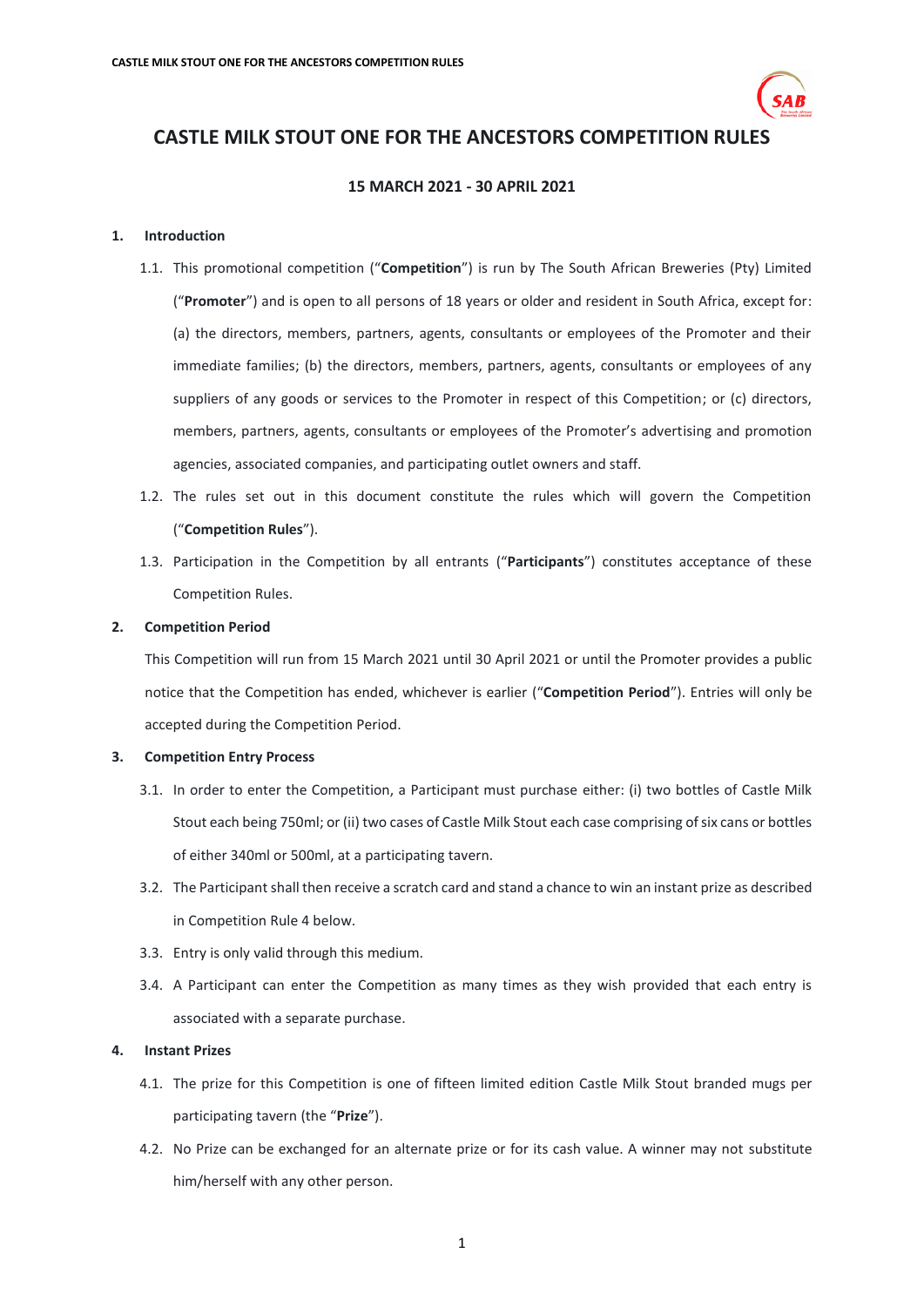

#### **5. Winner Selection and Notification**

If the Participant wins an instant Prize then they shall collect their Prize immediately from the point of purchase.

#### **6. Winner Verification**

- 6.1. The Prize will only be awarded after successful verification of the winners. Failing successful verification of any winners, a substitute winner may be selected at the discretion of the Promoter.
- 6.2. All winners must be over the age of 18 years old. Verification of age may be required prior to the awarding of any Prize.
- 6.3. The Promoter reserves the right to carry out audits in respect of any winners to verify their eligibility and/or the validity of the winners' entries. The Promoter may disqualify any winners if any fraud or cheating or related activity is suspected, including without limitation, through the manipulation of entries or otherwise falsifying data. All entries, participants or travel partners determined by the Promoter or their agents to be invalid or ineligible will forfeit all rights to any Prize and will not be compensated in any way.

#### **7. Prize Forfeiture**

- 7.1. Winners must communicate their full details to the Promoter or its agent as requested by the Promoter or its agent. Failure to do so may result in forfeiture of the Prize.
- 7.2. If a winner is unable to attend, receive or utilise (as applicable) the Prize then the entire Prize shall be forfeited. There will be no compensation, in any form, including, but not limited to monetary compensation and/or rescheduling, to any party, irrespective of the reason/s for the inability of that winner to attend, receive or utilise (as applicable) the Prize.
- 7.3. Time permitting and subject to the Promoter's approval, where a Prize is forfeited a substitute winner may be chosen in the same manner as the original winner was chosen.

# **8. General**

- 8.1. No person may win more than one Prize in this Competition.
- 8.2. In the event of a dispute, the Promoter's decision is final and binding and no correspondence will be entered into.
- 8.3. The timelines stated by the Promoter or its agent must be adhered to. Failing adherence to any timeline, at any stage, may result in disqualification and forfeiture of the Prize in its entirety with no compensation to any party by the Promoter.
- 8.4. The Promoter will not share any personal information with any third party except where such disclosure is necessary to enable the Promoter to provide, deliver or in any other way give effect to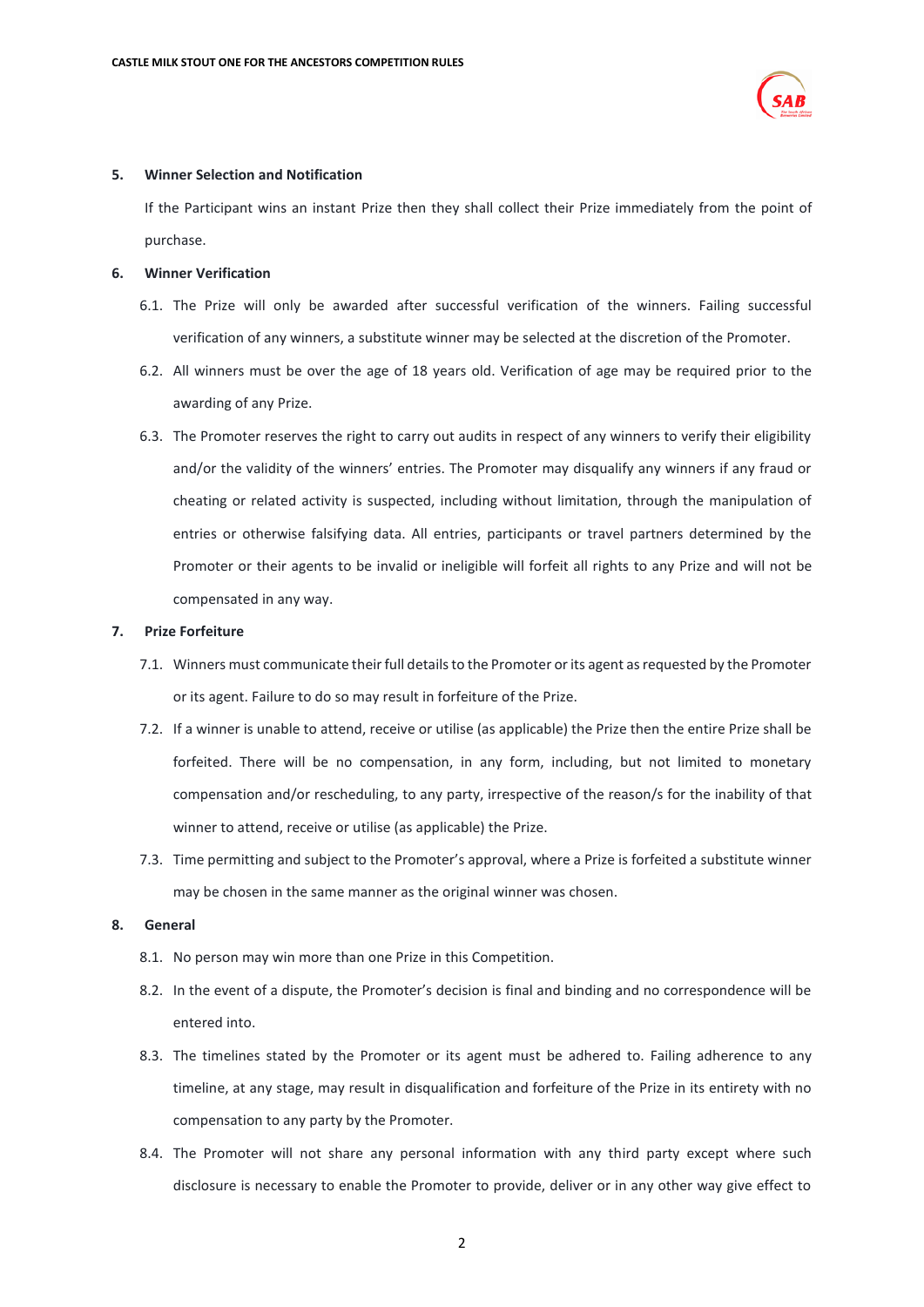

these Competition Rules and/or the Prize, where such disclosure is permitted by law and/or where consent to the Promoter sharing personal information is obtained from the winners. The Promoter will comply with the relevant data protection legislation, including the Protection of Personal Information Act 14 of 2013.

- 8.5. The Promoter may make media announcements or publish the names and/or photographs of the winners without remuneration being made payable to the winners, provided that any such person may expressly elect to decline this by written communication to the Promoter.
- 8.6. Should the Prize not be available despite the Promoter's reasonable endeavours to procure the Prize, the Promoter reserves the right to substitute the Prize with another of equal value as determined in the Promoter's sole discretion and subject to availability. No person will be compensated in any way in this instance by the Promoter.
- 8.7. The Promoter will not be responsible for any costs, expenses or other liabilities incurred by the winners which are not expressly contemplated as part of the Prize.
- 8.8. These Competition Rules may be amended by the Promoter on public notice at any time during the Competition Period or thereafter. These Competition Rules will be interpreted by the Promoter only.
- 8.9. The Promoter reserves the right to alter, amend or cancel this Competition in whole or in part. Any alterations, amendments or cancelations will be interpreted by the Promoter only. In the event of an alteration, amendment and/or cancellation the Promoter will not compensate any individual for any reason whatsoever.
- **8.10.All Participants and winners indemnify and hold harmless the Promoter, their respective associated companies (directors, officers and employees) and agents, against any and all claims for any loss or damages, whether direct, indirect, consequential or otherwise, arising from any cause whatsoever connected to or arising out of their participation in any way in this Competition or their receipt, participation, ownership and/or use of the Prize. This indemnity is not intended to exclude any liability for any person which cannot be excluded under the Consumer Protection Act 68 of 2008.**
- 8.11. The Promoter shall not be responsible for any lost, damaged, corrupted, delayed, incorrect or incomplete entries for any reason whatsoever. Proof of sending an entry will not be accepted as proof of receipt of such entry. The Promoters shall not be responsible for the failure of any technical element relating to this Competition that may result in an entry not being successfully submitted. The Promoter is not responsible for lost, damaged or delayed entries as a result of any network, computer or cell phone hardware or software failure of any kind. No applications from agents, third parties, organized groups or applications automatically generated by computer will be accepted. Entries will only be accepted if they comply with all entry instructions. Any form of network or systems manipulation